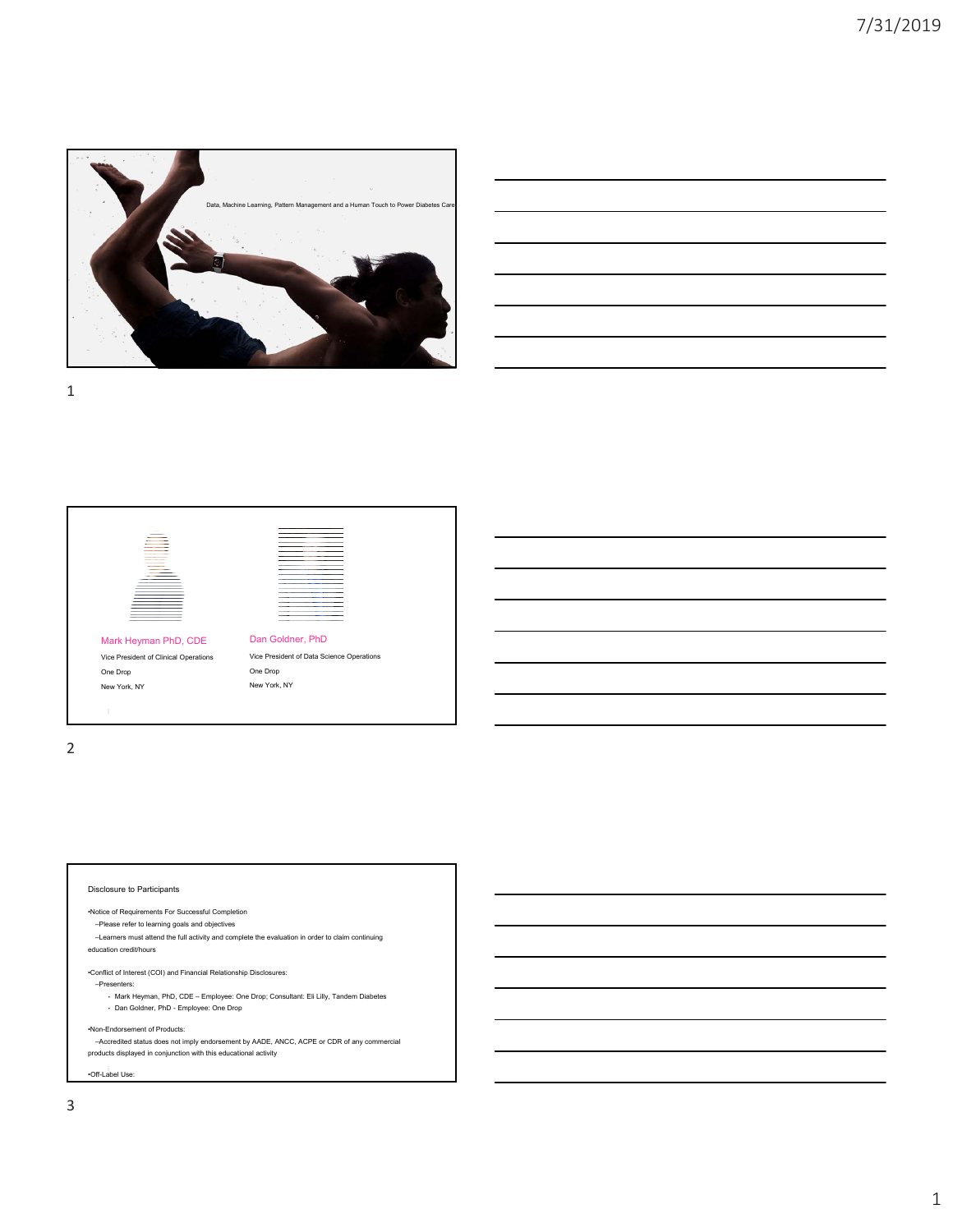## **Objectives**

- Define machine learning
- Explain how machine learning can be used as a tool for diabetes education
- Recognize the limits of machine learning and the continued importance of CDEs

4



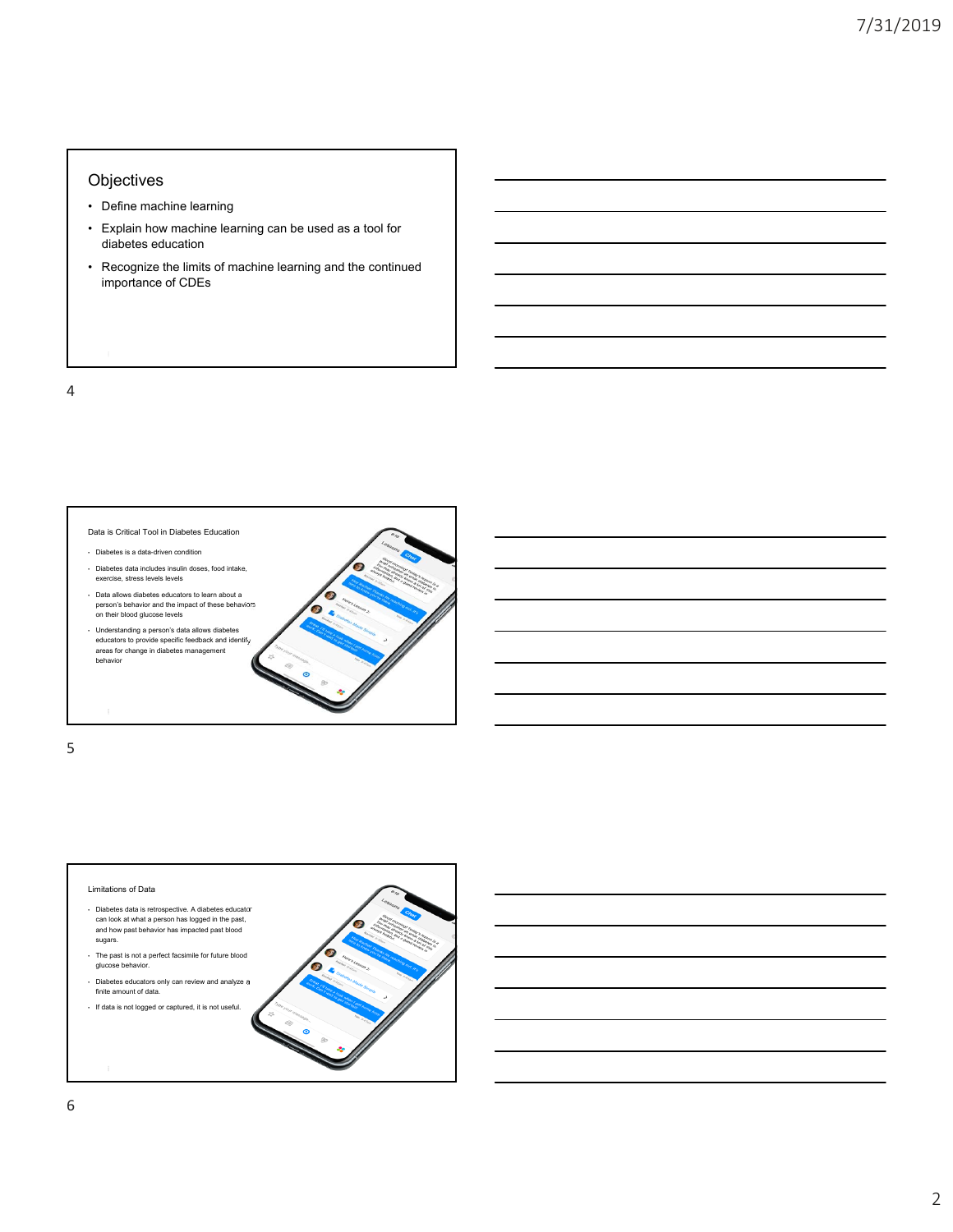





8



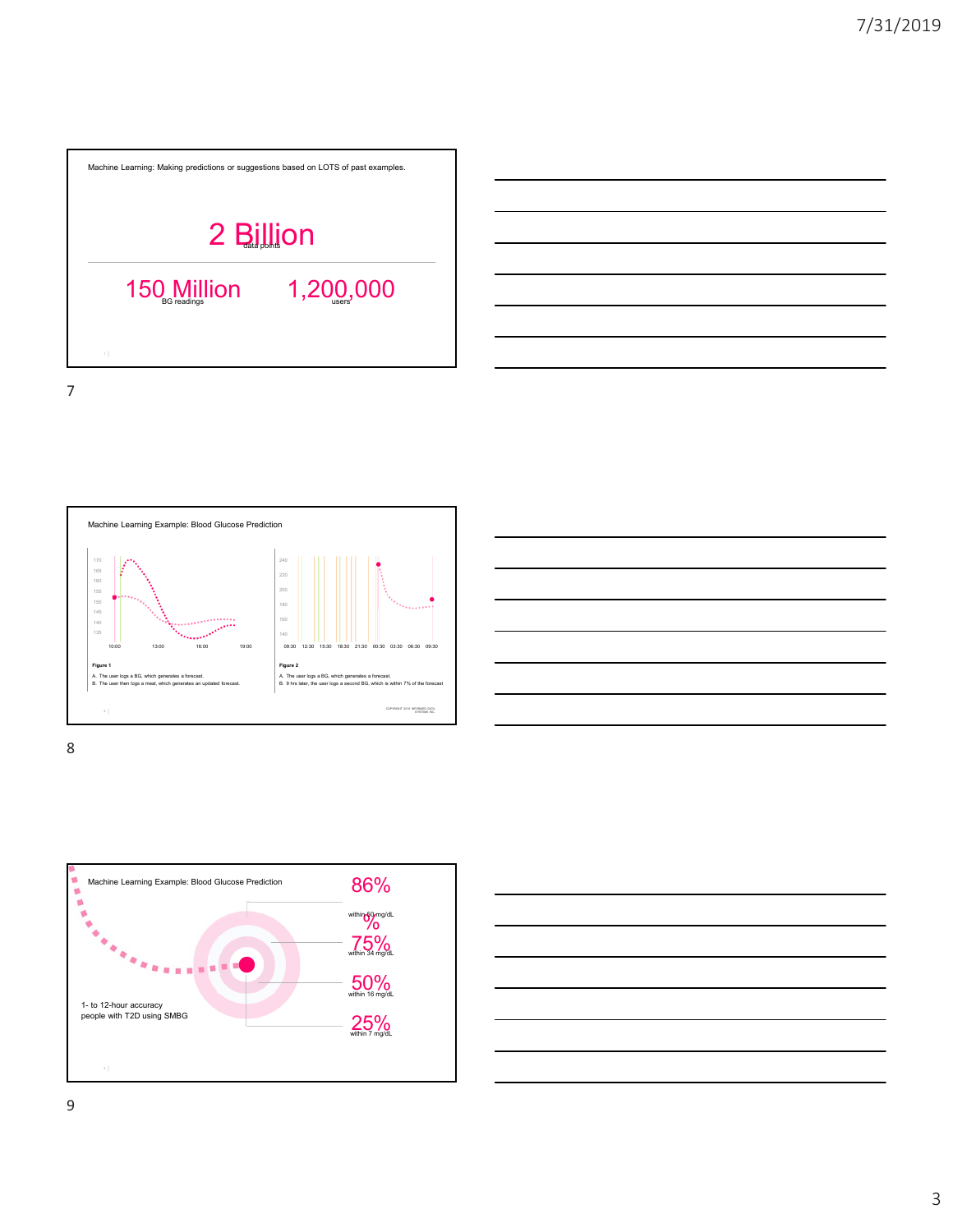

| <u> 1989 - Johann Harry Harry Harry Harry Harry Harry Harry Harry Harry Harry Harry Harry Harry Harry Harry Harry</u> |  |                                               |
|-----------------------------------------------------------------------------------------------------------------------|--|-----------------------------------------------|
|                                                                                                                       |  |                                               |
|                                                                                                                       |  |                                               |
|                                                                                                                       |  |                                               |
|                                                                                                                       |  | $\overline{\phantom{a}}$                      |
|                                                                                                                       |  |                                               |
|                                                                                                                       |  |                                               |
|                                                                                                                       |  |                                               |
|                                                                                                                       |  | <u> 1989 - Andrea Andrew Maria (h. 1989).</u> |
|                                                                                                                       |  |                                               |
|                                                                                                                       |  | $\overline{\phantom{iiiiiiiiiiiii}}$          |
|                                                                                                                       |  |                                               |
|                                                                                                                       |  |                                               |

10





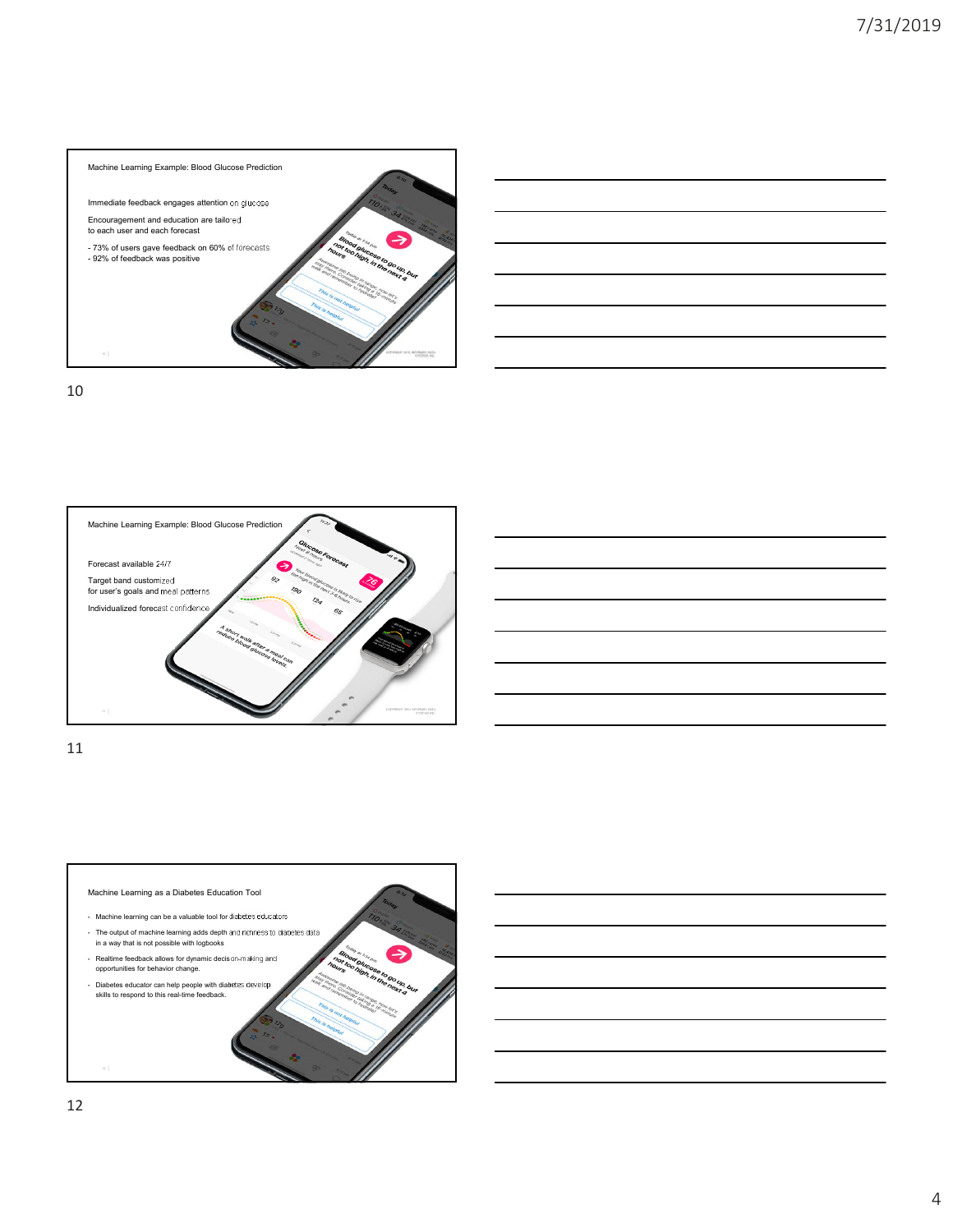



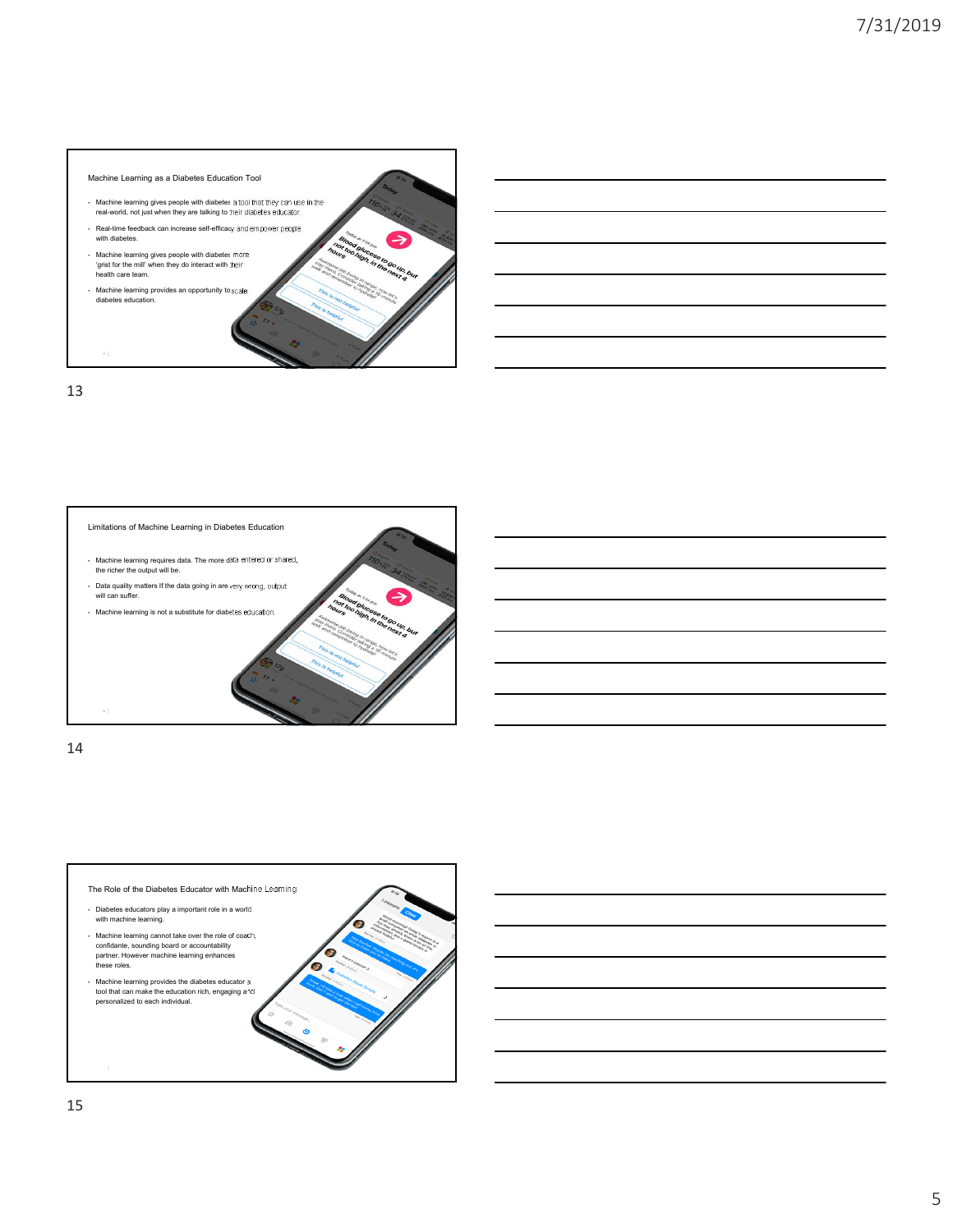



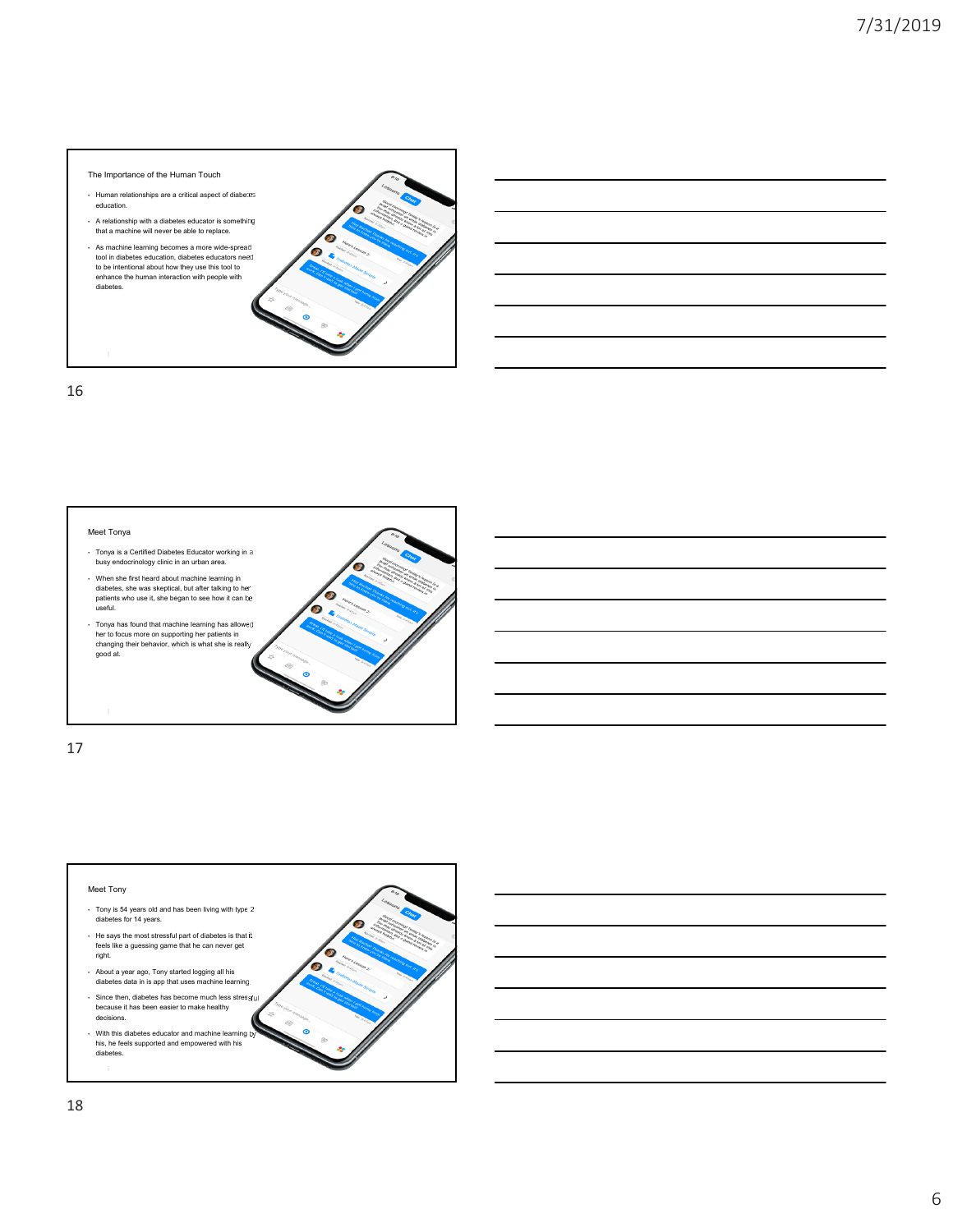